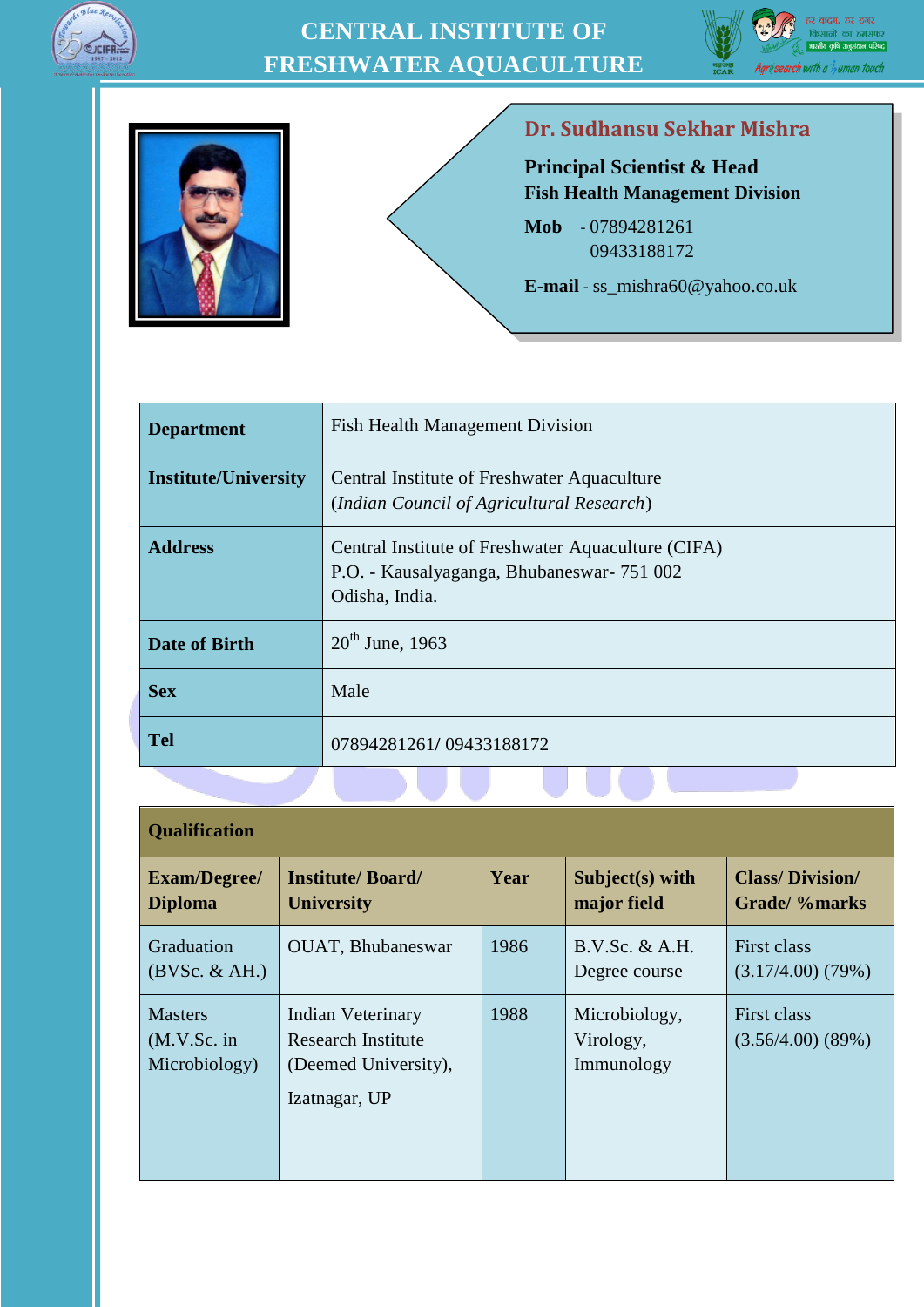



| Ph. D<br>(Virology) | Indian Veterinary<br><b>Research Institute</b><br>(Deemed University),<br>Izatnagar, UP | 1989-94 | Virology,<br>Bacteriology,<br>Genetics                     | First class<br>(3.57/4.00)<br>(89.25%) |
|---------------------|-----------------------------------------------------------------------------------------|---------|------------------------------------------------------------|----------------------------------------|
| Post-Doctoral       | University of<br>Minnesota,<br>Minneapolis-St. Paul,<br><b>USA</b>                      | 2008    | Molecular<br>Diagnostics $\&$<br>Genotyping of<br>Microbes |                                        |

| <b>Honors/ Awards/ Scholarships and Distinctions:</b>                                               |                                                                                                                                |         |  |  |
|-----------------------------------------------------------------------------------------------------|--------------------------------------------------------------------------------------------------------------------------------|---------|--|--|
| <b>Name of the Award/Recognition</b>                                                                | Awarding<br>organization<br>(Place/<br>country)                                                                                | Year    |  |  |
| Fellowship of Bioved Research Society,<br>Allahabad, Uttar Pradesh, India                           | Bioved Research Society, Boived<br>Research Institute of Agriculture &<br>Technology,<br>Allahabad,<br>Uttar<br>Pradesh, India | 2010-11 |  |  |
| Fellowship of Society of<br><b>Biological</b><br>Sciences & Rural Development (SBSRD),<br>Allahabad | Society of Biological Sciences &<br>Development<br>Rural<br>(SBSRD),<br>Allahabad, Uttar Pradesh, India                        | 2011    |  |  |
| DBT Overseas Associateship Award for<br>2006-07                                                     | Dept. of Biotechnology, Min. of<br>Science & technology, govt. of<br>India, New Delhi                                          | 2007-08 |  |  |
| Selected as Member of New<br>York<br>Academy of Sciences, USA, 2008                                 | New York Academy of Sciences,<br><b>USA</b>                                                                                    | 2008    |  |  |
| Jawaharlal Nehru Award                                                                              | Indian Council of Agricultural<br>Research (ICAR), Dept. Agri.<br>Research & Education, Min. of<br>Agriculture, New Delhi      | 1995    |  |  |
| R. Eswaram Memorial Award                                                                           | Indian<br>Association,<br>Veterinary<br>Chennai                                                                                | 1995    |  |  |
| <b>Best Poster award</b>                                                                            | Indian<br>Science<br>Congress<br>Association, Kolkata                                                                          | 1999    |  |  |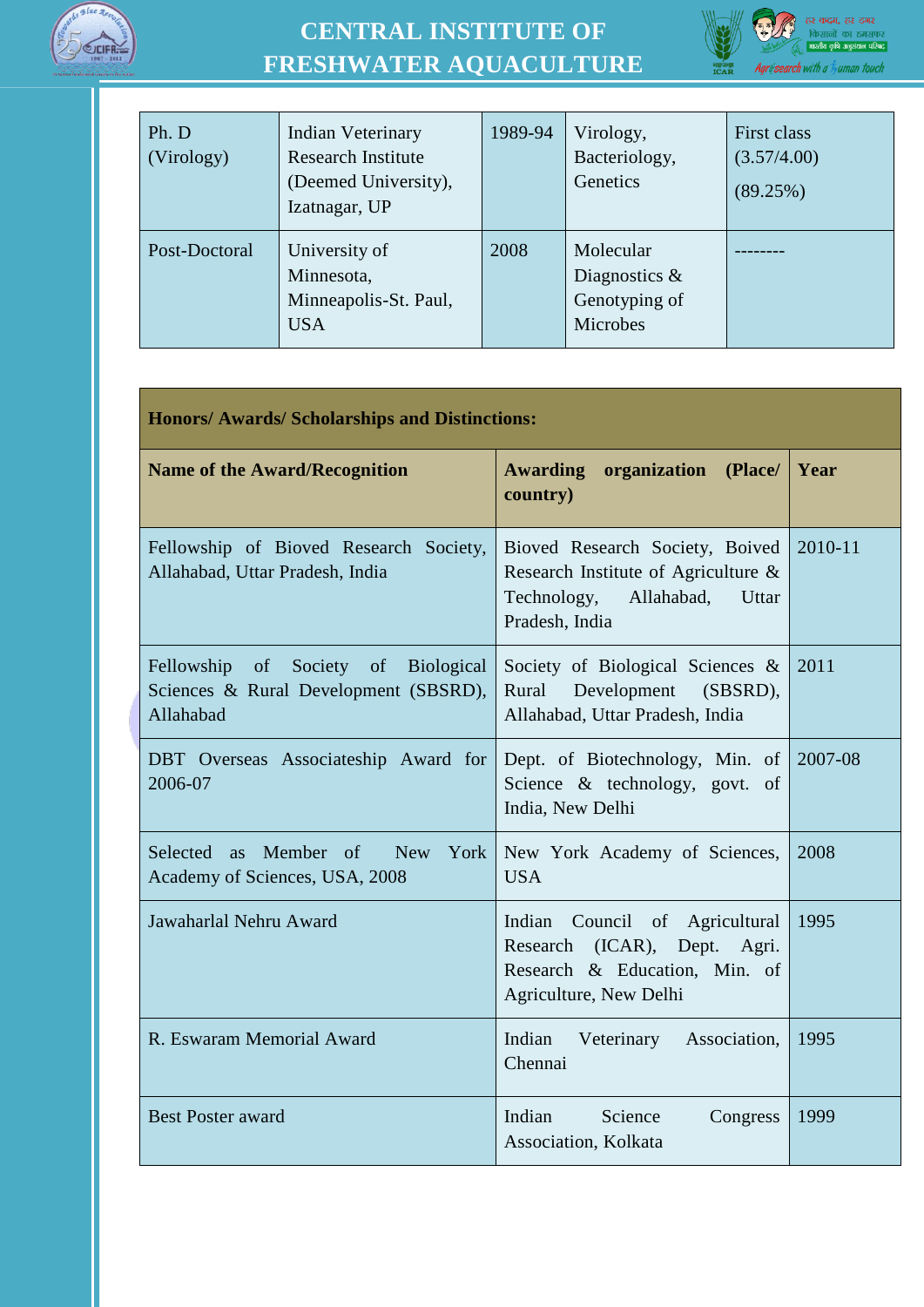



#### **Employment record:**

| <b>Designation</b>                 | <b>Pay Scale</b>                                  | Organization | <b>Institution &amp;</b><br>place of posting                      | <b>Period</b> (From $-$ to)                             |
|------------------------------------|---------------------------------------------------|--------------|-------------------------------------------------------------------|---------------------------------------------------------|
| <b>Scientist</b>                   | 2200-75-4000                                      | <b>ICAR</b>  | CIBA, Chennai<br>(T.N)                                            | Nov. 1991-<br><b>May 1999</b>                           |
| <b>Scientist</b><br>(Senior Scale) | 10000-325 -15200                                  | <b>ICAR</b>  | NRC of CIBA,<br>Kakdwip, South<br>24-pragana (W.B)                | May-1999 to<br>March 2000                               |
| <b>Senior</b><br><b>Scientist</b>  | 12000-420-18300<br>Rs. 37400-67000<br>$+AGP$ 9000 | <b>ICAR</b>  | CIFRI,<br>Barrackpore,<br>Kolkata (W.B)<br>,,                     | March 2000 - 1 Dec.<br>2005<br>Jan. 2006 - Mar,<br>2008 |
| Principal<br><b>Scientist</b>      | Rs. 37400-67000<br>$+AGP$ 10.000                  | <b>ICAR</b>  | Allahabad<br>Regional Centre<br>of CIFRI,<br>Allahabad (UP)       | Mar, 2008-4th July<br>2013                              |
| <b>Head of</b><br><b>Division</b>  | Rs. 37400-67000<br>$+AGP$ 10.000                  | <b>ICAR</b>  | Central Institute of<br>Freshwater<br>Aquaculture,<br>Bhubaneswar | 5th July $2013 -$ till<br>date                          |

| <b>Areas of specialization</b>               | Isolation, identification and characterization of bacterial and viral<br>pathogens of fish & shellfish, Immunodiagnostics and Molecular<br>diagnostics. Aquatic microbiology, microbial diversity and molecular<br>typing of bacteria.                                                                                                                                                                                                                                                                                                                                                                                                   |
|----------------------------------------------|------------------------------------------------------------------------------------------------------------------------------------------------------------------------------------------------------------------------------------------------------------------------------------------------------------------------------------------------------------------------------------------------------------------------------------------------------------------------------------------------------------------------------------------------------------------------------------------------------------------------------------------|
| <b>Brief Research</b><br><b>Achievements</b> | Involved in various projects relating to fish health monitoring and<br>management both in culture and open-water ecosystems. Worked on<br>isolation, identification and characterization of different bacterial and<br>viral pathogens and development and application of immunological<br>and molecular techniques for rapid disease diagnosis. Molecular<br>diagnostic tests like Polymerase chain reaction (PCR), DNA probe<br>based Dot blot hybridization using isotopic and non-isotopic labels<br>were developed and used for rapid detection of WSSV, Vibrio<br>parahaemolyticus, V. cholerae, Salmonella and Aeromonas species. |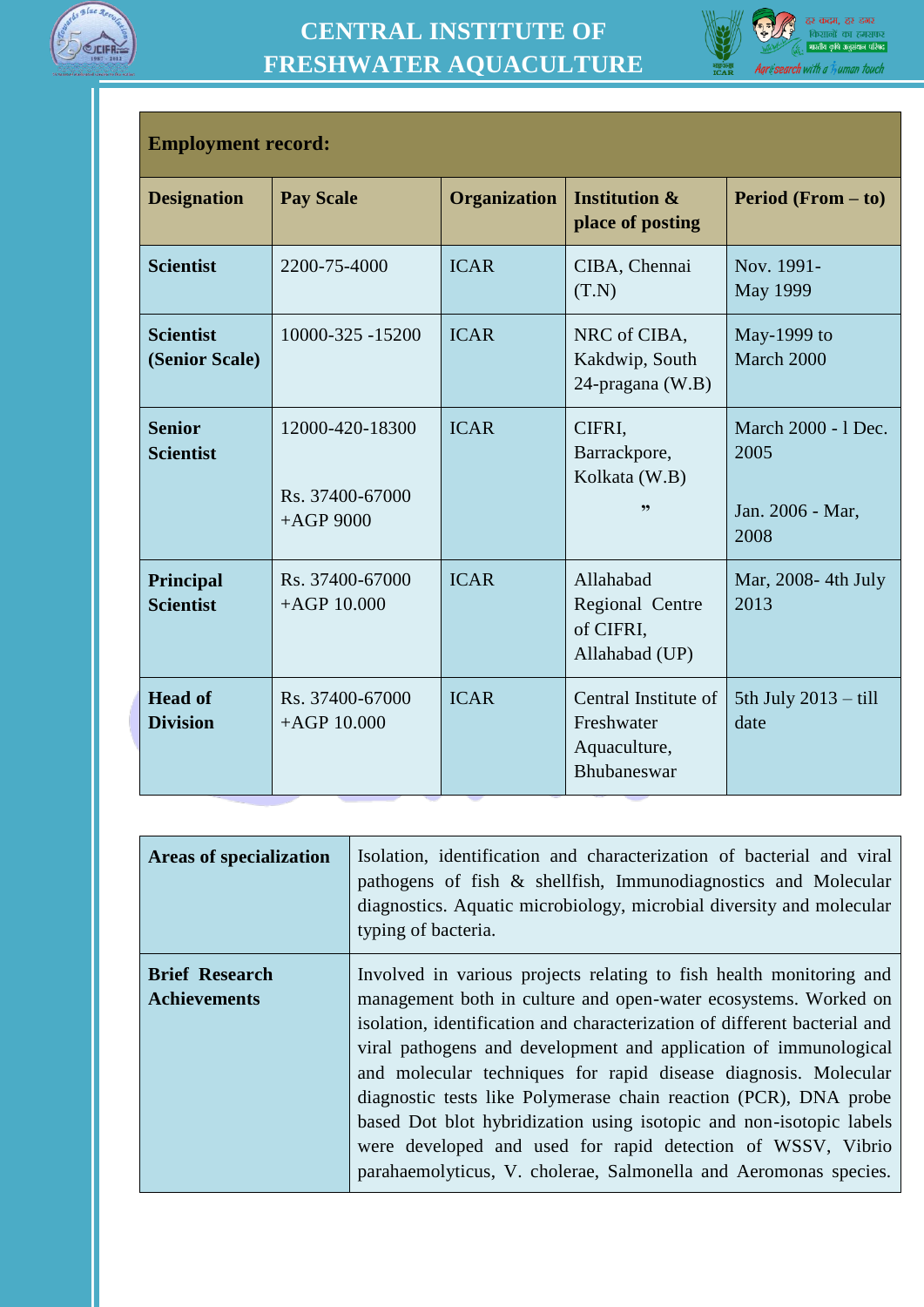



|                                                    | Enzyme linked immunosopbent assay (ELISA) and Dot-immunoassay<br>(DIA)<br>standardized<br>and<br>used<br>for<br>detection<br>of<br>were<br>V.parahaemolyricus, Aeromonas hydrophila and WSSV. Genomic<br>characterization of pathogens using DNA restriction fragment (RE)<br>profile, plasmid-RE profile and Randomly amplified polymorphic<br>DNA (RAPD) based PCR was studied. Molecular typing methods<br>RAPD, ERIC-PCR, REP-PCR were used for<br>like<br>genomic<br>characterization Aeromonas spp. PCR was used for detection of<br>Aeromonas spp. and A.hydrophila using 'aerolysin' gene aer and<br>'cytotoxic hemolysin' gene ahcytoen as target genes. Microbial<br>diversity was studied using 16SrDNA sequence analysis. |                                                                                                                                              |  |
|----------------------------------------------------|---------------------------------------------------------------------------------------------------------------------------------------------------------------------------------------------------------------------------------------------------------------------------------------------------------------------------------------------------------------------------------------------------------------------------------------------------------------------------------------------------------------------------------------------------------------------------------------------------------------------------------------------------------------------------------------------------------------------------------------|----------------------------------------------------------------------------------------------------------------------------------------------|--|
| Details of membership<br>of professional societies | a)                                                                                                                                                                                                                                                                                                                                                                                                                                                                                                                                                                                                                                                                                                                                    | Life member of Indian Science Congress Association,<br>Kolkata                                                                               |  |
|                                                    | b)                                                                                                                                                                                                                                                                                                                                                                                                                                                                                                                                                                                                                                                                                                                                    | Life<br>member<br>of Indian<br>Association of Veterinary<br>microbiologists, Immunologists and specialists in infectious<br>diseases (IAVMI) |  |
|                                                    | $\mathbf{c})$                                                                                                                                                                                                                                                                                                                                                                                                                                                                                                                                                                                                                                                                                                                         | Life member of Indian Association of Advancement in<br>Veterinary Sciences (IAAVR)                                                           |  |
|                                                    | $\mathrm{d}$                                                                                                                                                                                                                                                                                                                                                                                                                                                                                                                                                                                                                                                                                                                          | Life member of Indian Virological Society                                                                                                    |  |
|                                                    | e)                                                                                                                                                                                                                                                                                                                                                                                                                                                                                                                                                                                                                                                                                                                                    | Life member of Association of Aquaculturists                                                                                                 |  |
|                                                    | f                                                                                                                                                                                                                                                                                                                                                                                                                                                                                                                                                                                                                                                                                                                                     | Life member of Indian Veterinary Association                                                                                                 |  |
|                                                    | g)                                                                                                                                                                                                                                                                                                                                                                                                                                                                                                                                                                                                                                                                                                                                    | member of Indian Association of Veterinary<br>Life<br>Immunology & Biotechnology                                                             |  |
|                                                    | h)                                                                                                                                                                                                                                                                                                                                                                                                                                                                                                                                                                                                                                                                                                                                    | Life member of Inland Fisheries Society of India (IFSI)                                                                                      |  |
|                                                    | $\mathbf{i}$                                                                                                                                                                                                                                                                                                                                                                                                                                                                                                                                                                                                                                                                                                                          | Life Member of Bioved Research Society, Allahabad                                                                                            |  |
|                                                    | $\mathbf{j}$                                                                                                                                                                                                                                                                                                                                                                                                                                                                                                                                                                                                                                                                                                                          | Life Member of Society of Biological Sciences & Rural<br>Development (SBSRD), Allahabad                                                      |  |

| <b>Total Number of Publications</b> |                                                       |    |
|-------------------------------------|-------------------------------------------------------|----|
| 1.                                  | Full length research papers in referred journals only | 25 |
| 2.                                  | Popular articles                                      | 8  |
| 3.                                  | Papers in proceedings                                 | 32 |
| 4.                                  | Books/Book chapters                                   | 8  |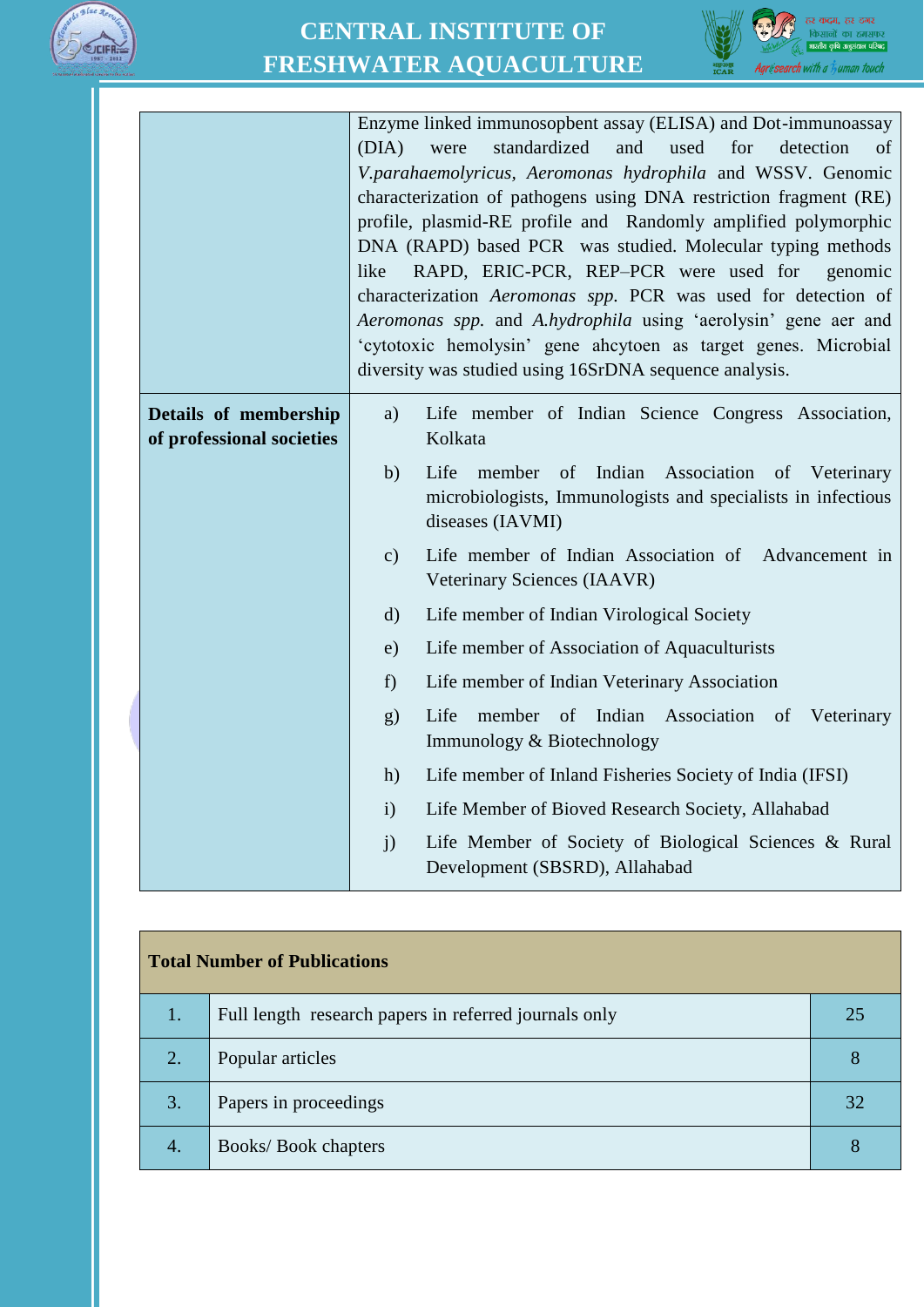



| 5.           | Manuals/teaching aids developed            |     |
|--------------|--------------------------------------------|-----|
| 6.           | Research bulletins/extension bulletins     |     |
| 7.           | Papers presented in Symposia & conferences | 43  |
| <b>Total</b> |                                            | 122 |

| <b>SELECTED LIST OF</b><br><b>PUBLICATIONS OF</b><br>DR. S. S. MISHRA | Mishra, S.S., and Mallick, B.B., 1995. Genomic restriction fragment<br>analysis of fowl pox virus vaccine strain and field isolates using<br>EcoRI, Sal I and Pst I restriction endonucleases. Indian J. Anim. Sci.,<br>$65(12): 1-6.$                                            |
|-----------------------------------------------------------------------|-----------------------------------------------------------------------------------------------------------------------------------------------------------------------------------------------------------------------------------------------------------------------------------|
|                                                                       | Mishra, S.S., and Mallick, B.B., 1996a. Comparative immunological<br>and genomic characterization of fowl pox virus isolates. <i>Indian J.</i><br><i>Exp. Biol.</i> , $34(1) : 11-17$ .                                                                                           |
|                                                                       | Mishra, S.S., and Mallick, B.B., 1996b. Fowl pox structural proteins,<br>immunogens and characterization of single band polypeptide. Indian<br>$J. Exp. Biol., 34 : 311 - 316.$                                                                                                   |
|                                                                       | Mishra, S.S., and Mallick, B.B., 1996c. Restriction fragment analysis<br>of fowlpox virus using Bgl I, BamHI, Hha I and Sma I restriction<br>endonucleases. Indian J. Exp. Biol., 34 : 959-963.                                                                                   |
|                                                                       | Mishra, S.S., and Mallick, B.B., 1997. Soluble antigen and restriction<br>fragment pattern of fowl pox virus. <i>Indian Vet. J.</i> , 74 : 13-18.                                                                                                                                 |
|                                                                       | Mishra, S.S., and Mallick, B.B., 1997. Detection of fowlpox virus<br>using immunoperoxidase and fluorescent antibody technique. Indian<br>Vet. J., $74:199-202$ .                                                                                                                 |
|                                                                       | Mishra, S.S., and Mallick, B.B., 1997. Application of<br>Dot<br>immunoassay and Enzyme linked immunosorbent assay for diagnosis<br>of fowl pox. <i>Indian Vet. J.</i> , 74: 284 - 287.                                                                                            |
|                                                                       | Mishra, S.S., and Shekhar, M.S. 1997. Enzymelinked immunosorbent<br>assay and Dot immunoassay for detection of Vibrio sp. in tiger<br>shrimp Penaeus monodon. <i>Indian J. Fish. Sci.</i> , 44: 369 – 376.                                                                        |
|                                                                       | Mishra, S.S., 1998. Use of dot immunoassay for rapid detection of<br>pathogenic Vibrio sp. and Aeromonas sp. in shrimps and fishes.<br>Indian J. Mar. Sci., 27 : 222-226.                                                                                                         |
|                                                                       | Azad, I.S., Shekhar, M.S., Mishra, S.S., Santiago, T.C., and Rao,<br>L.H., 2002., Detection of WSV specificity to different tissues of tiger<br>shrimp (Penaeus monodon) from the east-coast of India, by<br>polymerase chain reaction and histopathology. J.Aqua. Tropics, 17(3) |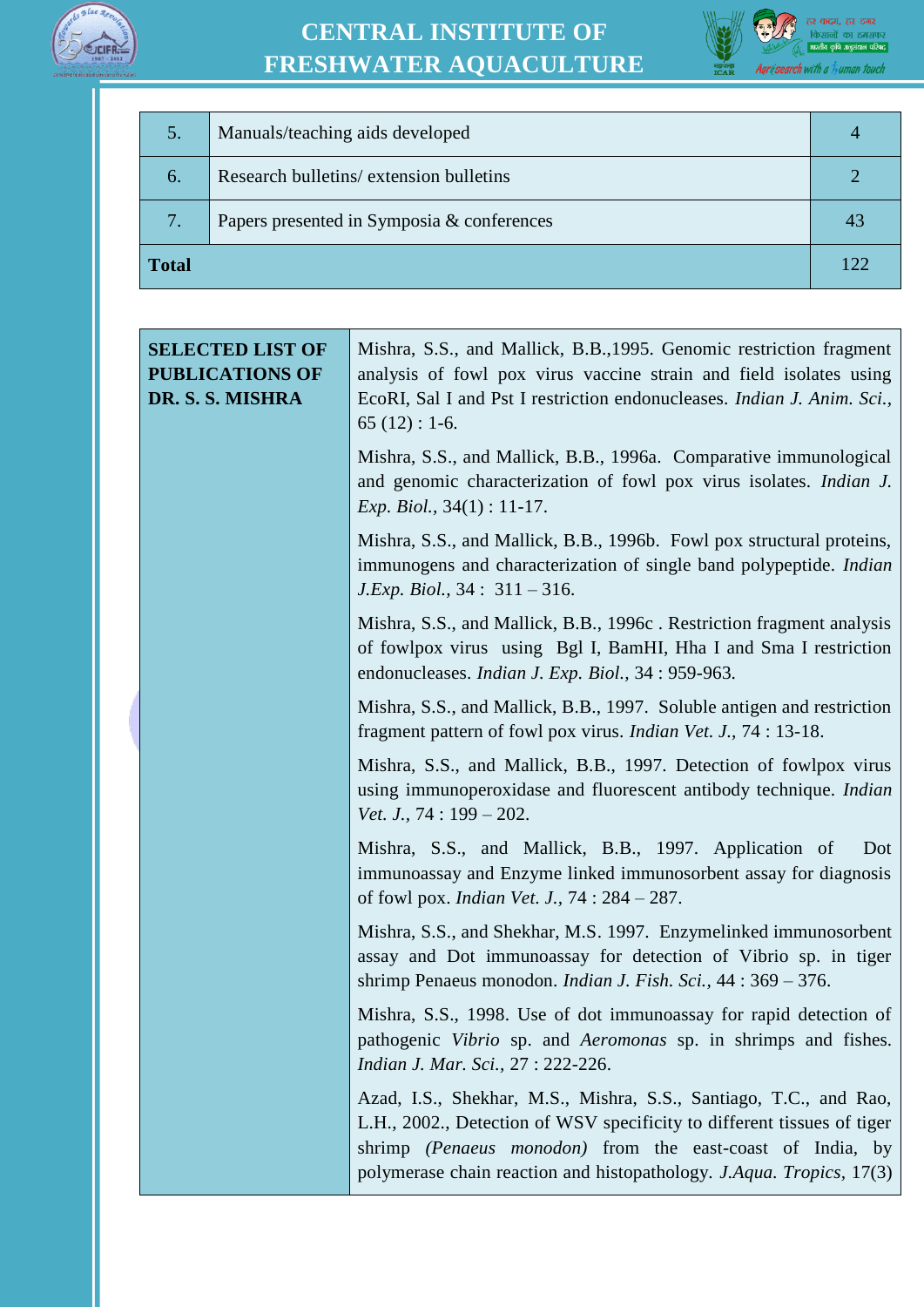



#### : 175-184.

Mishra, S.S. and Shekhar, M.S., 2005. White spot syndrome virus isolates of tiger shrimp *Penaeus monodon* (Fabricious) in India are similar to exotic isolates as revealed by polymerase chain reaction and electron microscopy. *Indian J.Exp. Biol.,* 43 : 654-661.

Mishra, S.S., Shekhar, M.S. and Azad, I.S., 2005. Concurrent infection with WSSV and MBV in tiger prawn, *Penaeus monodon* (Fabricious) in West Bengal and their detection using PCR and DNA dot-blot hybridizatin technique. *Indian J. Biotechnology.,* 4 : 506-515.

Mishra, S.S., Mishra, S.K. and Ramdass, P., 2006. Detection of *Vibrio cholerae* in food samples using PCR amplified DNA probe and hybridization technique, *Indian Vet. Journal,* 939-943.

Mishra, S.S., and Shekhar, M.S., 2006. Surveillance and detection of white spot syndrome virus (WSSV) and Monodon baculo virus (MBV) in different prawn farms in Orissa and West Bengal using PCR technique and pathological studies. *Indian J. Animal Science,* 76 (2) : 174-181.

Mishra, S.S., Brahmane, M.P., Maurye, P., Mali, P., Dutta, C., and Das, M.K., 2006. Detection of WSSV and *Vibrio parahaemolyticus* in *Penaeus monodon* (Fabricious) using DNA Dot blot hybridization technique. *Journal of Inland Fisheries Soc. of India,* 38(1) : 15-22.

Brahmane, M.P., Mitra, K., Mishra, S.S. and Biswas, D., 2006. Molecular identification of *Colisa* spp. using RAPD marker. *Journal of Inland Fisheries Soc. of India,* 38 (2): 63-66.

Brahmane, M.P., Mitra, K. and Mishra, S.S.,2008. RAPD fingerprinting of the ornamental fish *Badis badis* (Hamilton 1822) and *Dario Dario* (Kullander and Britz 2002) (Perciformes, Badidae) from West Bengal, India. *Genetics and Molecular Biology,* 31(3) : 789-792.

Mishra, S.S., 2008. Detection of typical *Aeromonas* species associated with skin ulcerative disease in fish using molecular techniques and their genomic characterization using RAPD-PCR. Journal of Inland Fisheries Soc. of India, 40 : 36-45.

Mishra, S.S., Brahmane ,M.P. and Mishra, S. K. 2009. PCR detection and DNA restriction profile analysis of Vibrio parahaemolyticus isolates. Indian Vet. J., 86 : 229- 233.

Panigrahi, A., Azad, I. S., Das,B .K., Dandapat, J., Das, G., Behera, S. and Mishra,S. S. 2009.. Probiotic induced immunomodulation: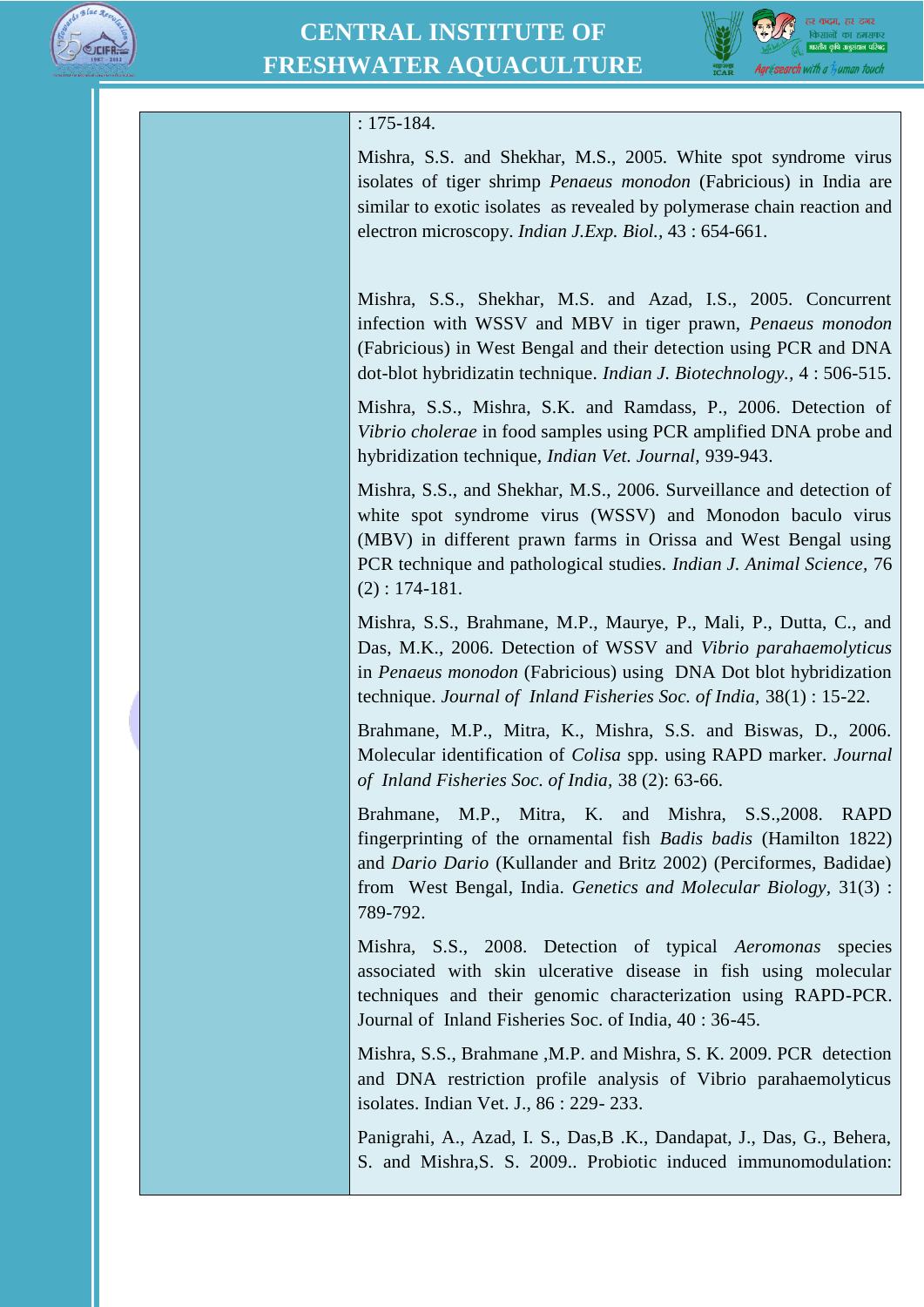



|                                    | Investigation into the cellular and molecular mechanisms involved.<br>Research J. Biotechnology., 4 (3: 7-13.                                                                                                                                                                             |
|------------------------------------|-------------------------------------------------------------------------------------------------------------------------------------------------------------------------------------------------------------------------------------------------------------------------------------------|
|                                    | Mishra, S.S., Dhiman, Mitali., Das, Priyanka, Dutta, C., Mali, P. and<br>Samanta, S. (2010). Microbial hazards associated with fish from<br>different water bodies in relation to pathogens of public health<br>significance. Journal of Inland Fisheries Soc. of India, $42(1)$ : 33-38. |
|                                    | Mishra, S.S., Dhiman, Mitali., Das, Priyanka, Dutta, C., Mali, P. and<br>Samanta, S. (2010). Antimicrobial sensitivity of bacterial flora<br>associated with septicaemic vibriosis in tiger shrimp, Penaeus<br><i>monodon</i> . Journal of Inland Fisheries Soc. of India, 42(1): 78-83.  |
|                                    | Mishra, S.S., Dhiman, Mitali., Brahmne, M.P. and Mishra, S.K.<br>(2011). Taq man based real time PCR for rapid detection and<br>quantification of Vibrio cholerae in fish and meat samples. The Indian<br>Vet .Journal., 88(01): 15-17.                                                   |
| <b>CHAPTERS IN</b><br><b>BOOKS</b> | Mishra, S.S., 2000, Yellow head viral disease in shrimp: Experimental<br>induction and pathological studies. In: Advances in Aquaculture, Edt.<br>P. Natarajan, V. Jayaprakash. Dept Aquatic Biology and Fisheries.<br>Univ. of Kerala, Trivandrum, pp. 234-238.                          |
|                                    | Mishra, S.S., 2000. Shrimp viruses: Their pathogenecity, diagnosis<br>and control. In: Advances in Aquaculture, Edt. P.Natarajan,<br>V. Jayaprakash. Dept Aquatic Biology and Fisheries. Univ. of Kerala,<br>Trivandrum, pp. 239-246.                                                     |
|                                    | Shekhar, M.S. and Mishra, S.S. 2000. Detection of Vibrio<br>parahaemolyticus from shrimp by polymerase chain reaction. In:<br>Advances in Aquaculture, Edt. P. Natarajan, V. Jayaprakash. Dept.<br>Aquatic Biology and Fisheries. Univ. of Kerala, Trivandrum, pp. 231-<br>233.           |
|                                    | Mishra, S.S., 2005. Application of biotechnological tools for health<br>management and sustainable production in aquafarming. In : Scampi<br>in Utter Pradesh, Edt. S.K. Malhotra, Ankit Publication, U.P., India,<br>pp. 50-57.                                                          |
|                                    | Mishra, S.S. 2006. Immune Mechanism in Shellfish. In : Fish and<br>Shellfish Immunology: An Introduction. Edt. P.Swain, P.K.Sahoo,<br>S. Ayyappan, Narendra Publishing House, New Delhi, pp. 133-148.                                                                                     |
|                                    | Mishra, S.S. and Mohanty, S. 2006. Probiotics in disease Resistance.<br>In: Fish and Shellfish Immunology: An Introduction. Edt. P.Swain,<br>P.K.Sahoo, S.Ayyappan, Narendra Publishing House, New Delhi, pp.<br>225-244.                                                                 |
|                                    | Panigrahi, A., Mishra, S.S., Sundaray, J.K., and Panigrahi, Amiya,                                                                                                                                                                                                                        |